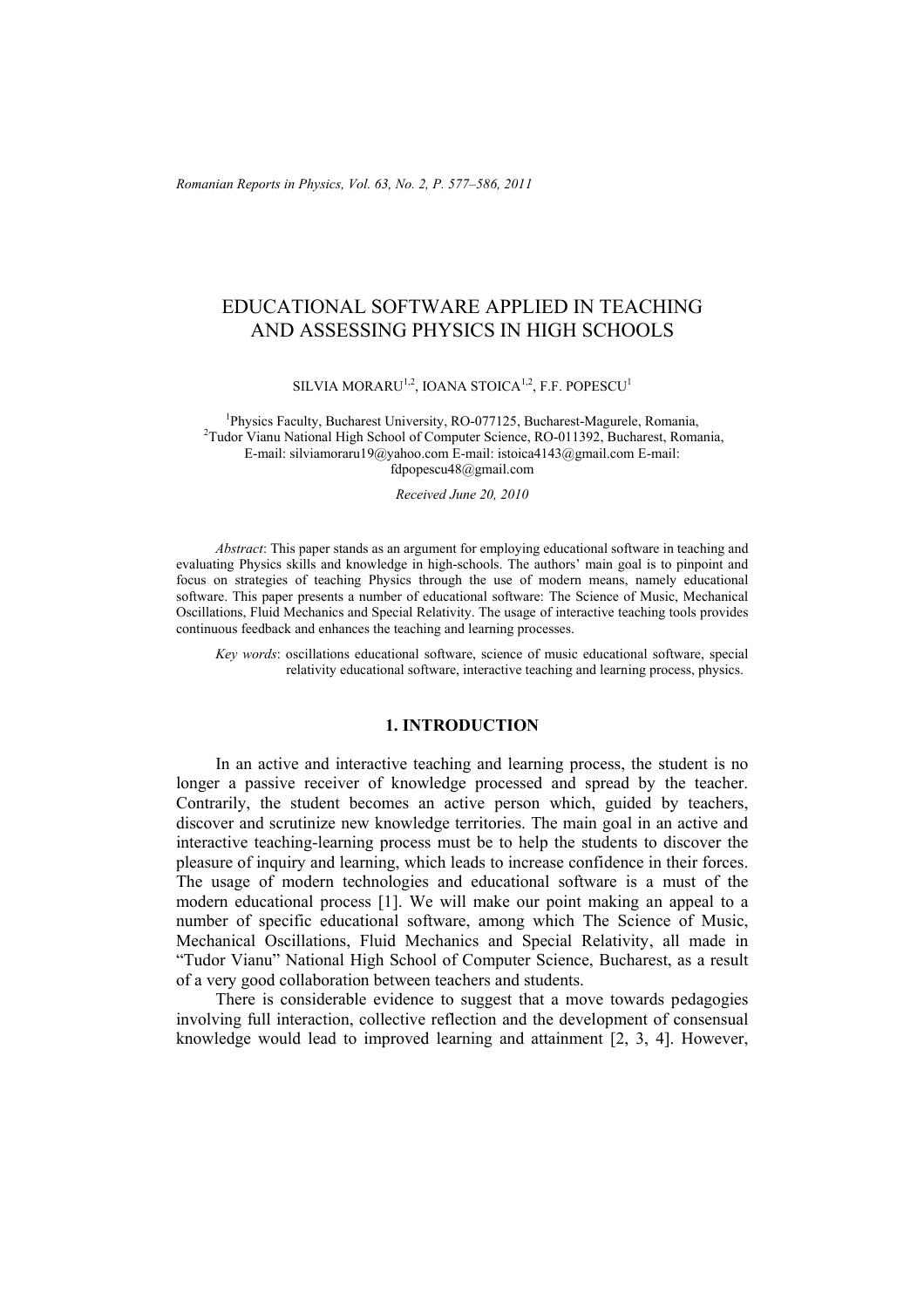imposed external guidance is leading teachers to focus on superficial features of interactive teaching such as pace and structure rather than deeper aspects of the pedagogy.

## **2. THE ADVANTAGES OF EDUCATIONAL SOFTWARE USAGE**

Use of computers and software ICT tools in classrooms and laboratories, provide much more effective and efficient environments in teaching and learning, making physics– science easier to understand. The advantages of using simulation software in conjunction with classroom teaching are well known. It is generally acceptable that the use of interactive teaching tools, which provide instant feedback to the student's inputs, improve and accelerate the learning process. The use of simulation and ICT tools secondary education is not a new concept [5, 6]. However, the traditional teaching methodology used in secondary education is based mainly on oral speech and use of blackboard.

In line with a number of researchers in ICT education [7, 8, 9], teaching approaches that are based on the understanding of software principles for problem solving involve three major components:

1) It is important to generate understanding using situated examples, visualizations, and dialogues. By using situated examples, the teacher should enable the students to understand the software problem. The principles of the software are then explained through visualizations. Finally, the teacher gives the right sequence of software instructions showing the main implementation steps of the problem solving process.

2) Students use software principles to construct solutions to the problem through involvement in realistic task-based activities. The goal is for students to construct their knowledge and to work at their own pace from their prerequisites. The teacher works as a mentor and guide of learning rather than as a transmitter of knowledge.

3) Students get the opportunity to raise questions regarding the specific problem solving process or more general problems related to software use. Students might for example discuss how the software could be used in similar situations. The teacher can then provide supplementary information.

The advantages offered by the educational software include unconventional tests allowing for an optimal feedback, user-friendly working environments, individual and/or team work, stimulation of the creativity and of the competition spirit by pursue of different modules, visual support which gives rapid understanding of even the most subtle and complex scientific themes. For a more intense involvement of each student into the learning process, the educational software provides animation and the possibility to replay. This kind of activities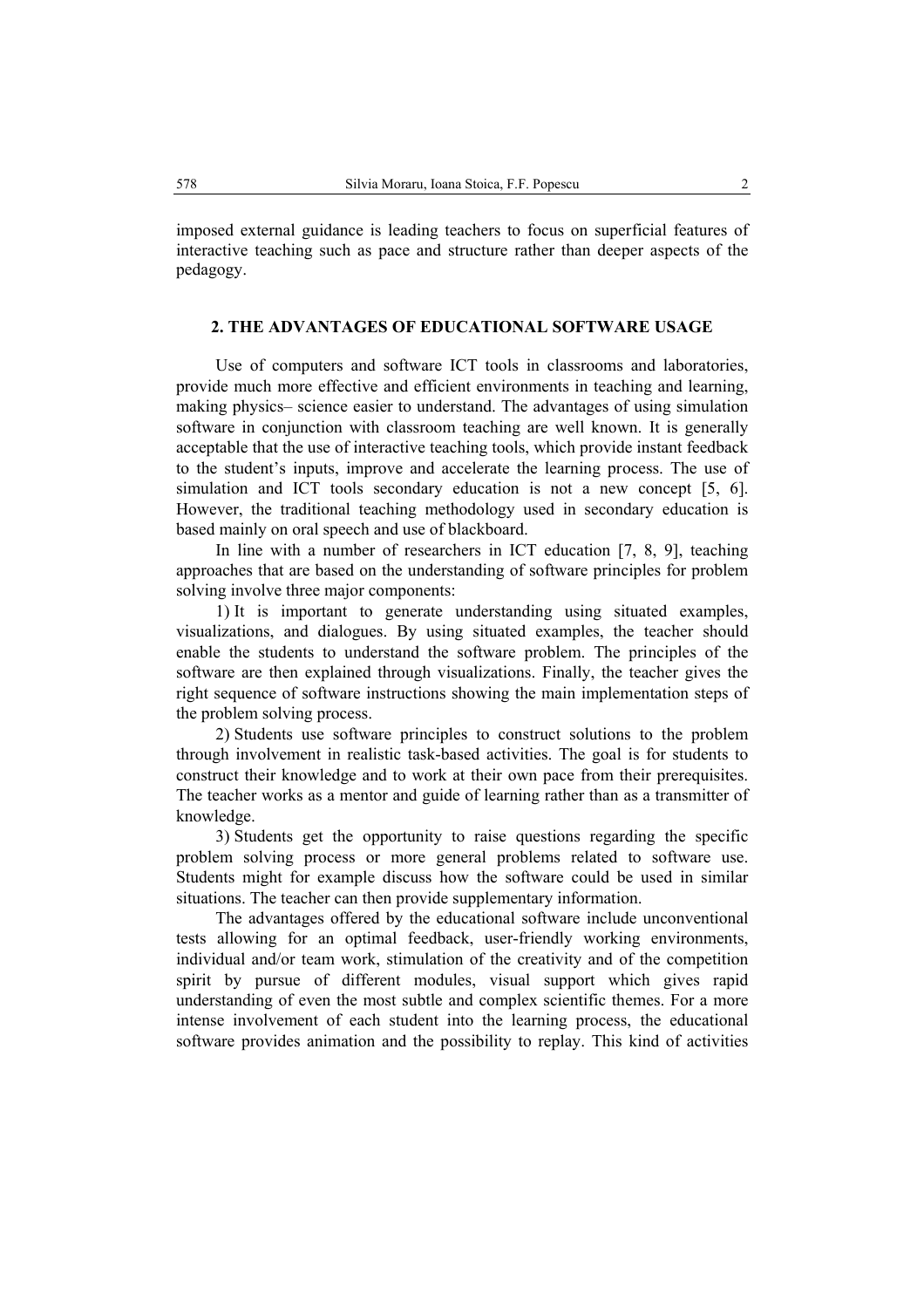allow the student to learn by playing, by varying different parameters and quantities in a rigorous, mathematical way, because mathematics, creativity, logic, and originality are all needed to improve technology [10].

# **3. EDUCATIONAL SOFTWARE DEVELOPED IN "TUDOR VIANU" NATIONAL HIGH SCHOOL OF COMPUTER SCIENCE AND LINKS BETWEEN DIFFERENT FIELDS OF SCIENCES**

On the one hand, the computers offer the power to perform computation that is very long. The computers' graphic capabilities make them useful in designing devices and in simulating complicated processes [11]. On the other hand, science content must be embedded in a variety of curriculum patterns that are developmentally appropriate, interesting and relevant to student's lives. The program of study in science should connect to other school subject. The curriculum must put more emphasis on connecting science to other subjects, such mathematics, chemistry, biology, even music, less emphasis on treating science as a subject isolated from other school subjects.

The modern science curriculum should be coordinated with the mathematics curriculum in order to enhance the student's usage and understanding of mathematics in the study of science [12].

# 3.1. OSCILLATIONS EDUCATIONAL SOFTWARE

Regarding the above statements, we will provide an example of links between physics and mathematics, using the "Oscillations" educational software, as it is shown in Fig. 1 [13]. It is designed for students studying this mechanics phenomenon, with the intent to present them with an analogous mathematical model and with a broader view on oscillations extended to optical and heat phenomena. The software conveys information on harmonic oscillatory motion, including phasor diagrams, energy, the superposition of parallel oscillations having the same or different frequency, the superposition of perpendicular oscillation having the same or different frequency, and examples of oscillatory motion, chosen from all the fields of classical physics: optics, electricity, mechanics, and thermodynamics. This educational software is entirely interactive. It's main plus is the quality of simulations, which includes the actual oscillator which accurately moves according to the parameters specified by the student. Beside the oscillator there is a real-time graph illustrating the physical quantities which characterize the motion. For a better understanding of the phenomenon, the simulation can be paused at any moment. The student can easily correlate between physical parameters, having the liberty to compose his or her own representation, thus involving him or her into the learning process, an optimal possibility for the student to learn while playing, by varying parameters in a rigorous, mathematical way.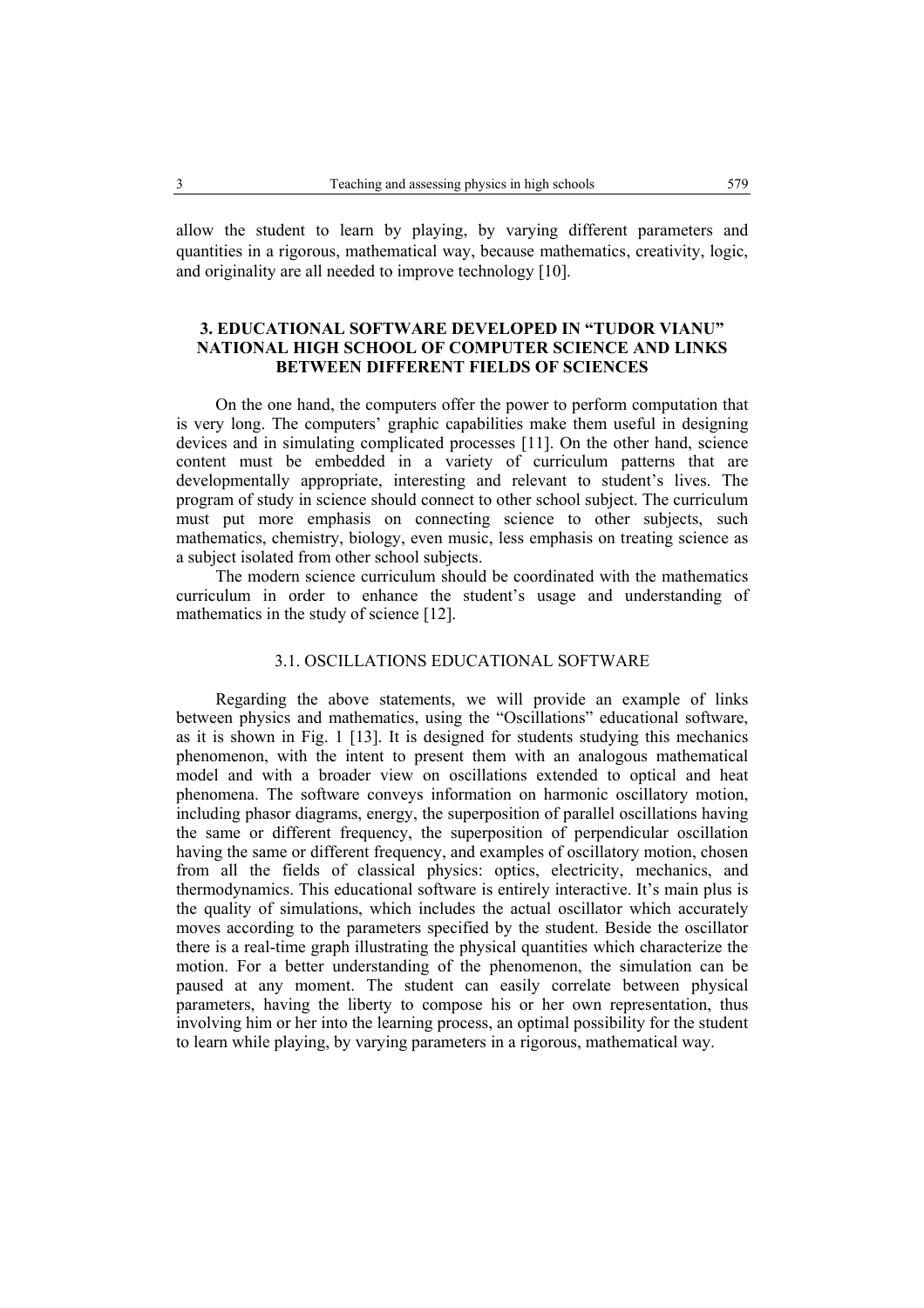

Fig.  $1 - A$  screenshot from the Oscillations educational software.

### 3.2. SCIENCE OF MUSIC EDUCATIONAL SOFTWARE

Science of Music is an educational software which offers a journey in the world of music guided by the laws of physics, thus managing to observe the regularities that appear. The starting point for this project was a passage from a book written by the well-known physicist Richard Feynman, "The Character of Physical lows". After reading what Feynman said, the idea of showing how harmonies recorded by our senses can be translated into mathematical equation came to us.

The application is designed for those who study physics, music, or both, and it's useful also as an auxiliary material for student class preparation. It is structured so that the user fully understands the mathematical laws and practical applications of physics in music. It is divided in six sections: theory, piano, guitar, other instruments, game and test. The Theory section is divided in two types of lessons: a "classical lesson" which consists of mathematical demonstrations and physical laws, and an "unconventional lesson" which presents the link between physics and music in a funny way.

The visual support enables the understanding and fast connection between the physical and musical phenomena. Many hours of explanations are reduced to a few minutes, as it is shown in Fig. 2 [14, 15].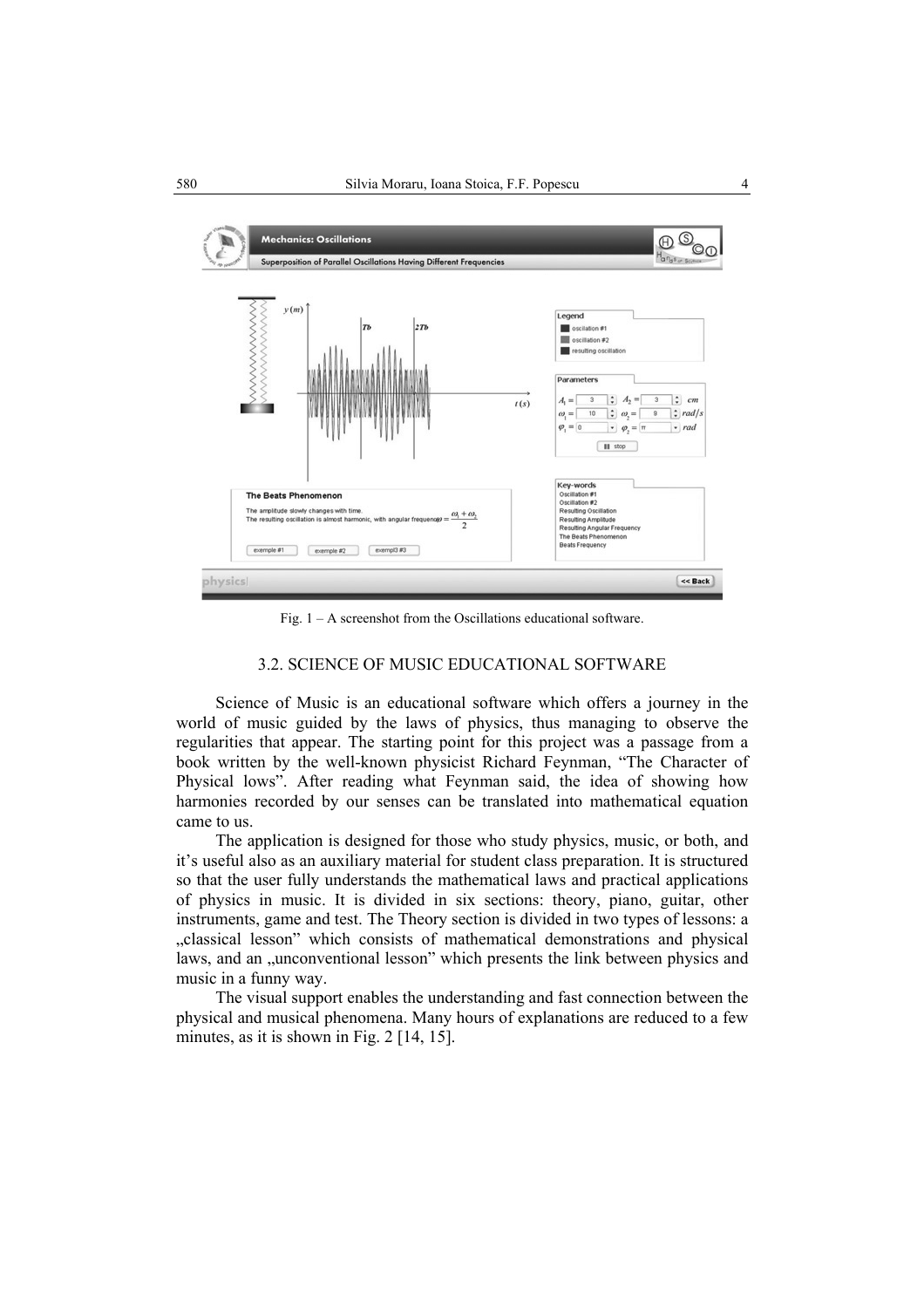The application is entirely interactive, being attractive even for those who are not really interested by any of the two subjects.

The software contents a virtual piano and a virtual guitar. It enables the user to interact with this kind of musical instruments. He or she can see how the musical notes are distributed on the piano, hear them while playing the piano and understand the science behind both the physics and the music [16].



Fig. 2 – Two screenshots from the Science of Music educational software.

### 3.3. FLUID MECHANICS EDUCATIONAL SOFTWARE

In the 9-12 grades, the students can understand better the working to the circulatory system of the human body, using, for instance, the Fluid Mechanics educational software. This entirely interactive program contains such notions as hydrostatic pressure, Pascal's Law, Archimedes's Law, Poiseuille's Law and Bernoulli's Law. The most attractive part of the project, in our opinion, is the real life applications: the Magnus Effect, as it is shown in Fig. 3, the Coanda Effect, the aerodynamics notions, and the human circulatory system presented as a game.

The software is useful for those who study biology and/or physics. Its main objectives are:

• revealing mathematical regularities behind the dynamics of flowing phenomena;

• acquiring interdisciplinary transfers in the study of fluids and biology;

• developing a proper use of formal languages (mathematics, physics and biology);

• establishing connections between various specific physical quantities, mathematical expressions and theoretical biological notions;

• investigating pattern and symmetries present in the real world but visible only with the eyes "of the mind", namely physical laws [16].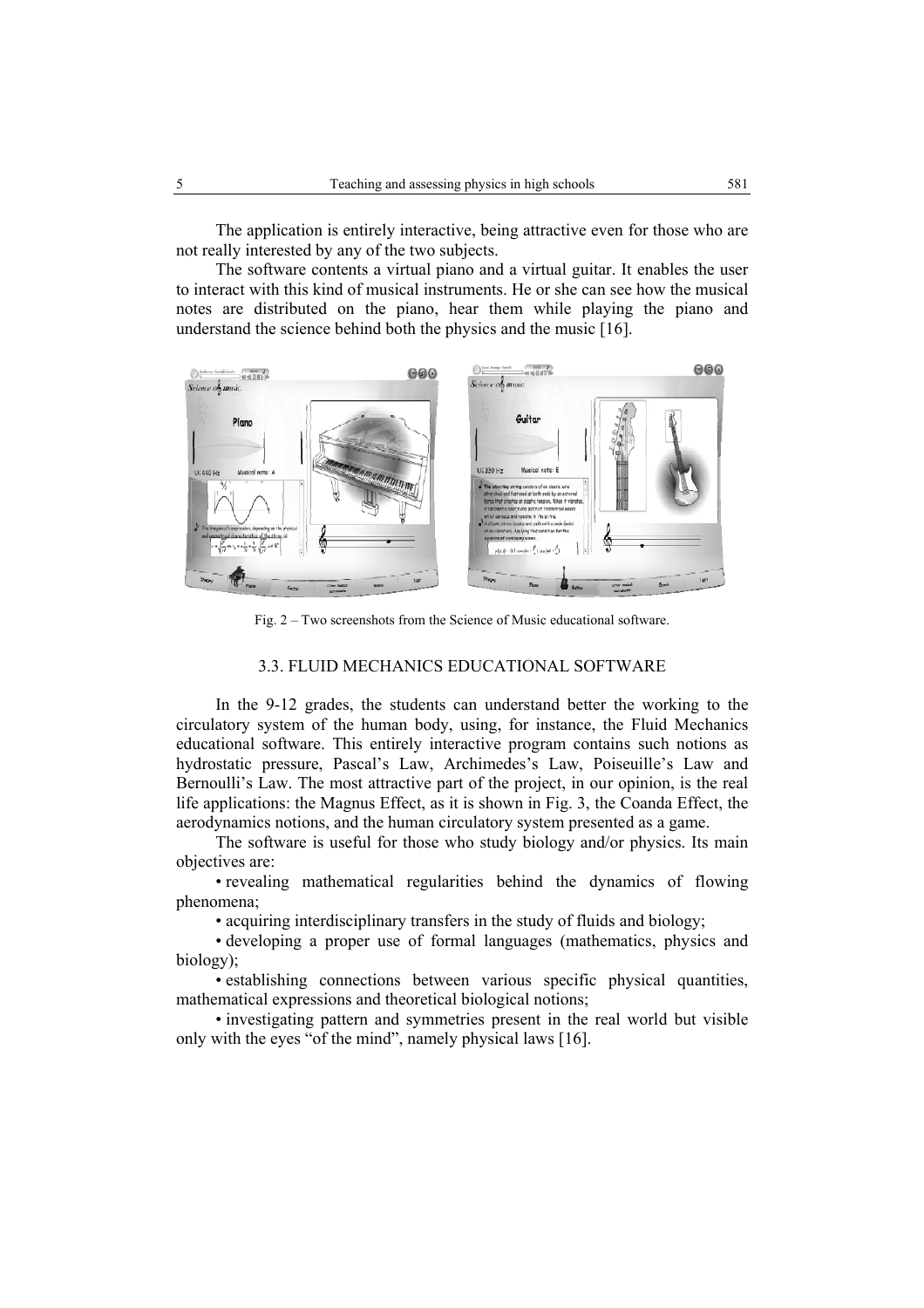

Fig. 3 – A screenshot from the Fluid Mechanics educational software.

#### 3.4. SPECIAL RELATIVITY EDUCATIONAL SOFTWARE

The educational software allows the investigation, in the virtual lab, of some physics phenomena that "contradict" our human perceptions. For example, The Special Relativity software presents a sensible and revolutionary physics subject in an attractive, accessible, yet rigorous manner. Just like everybody, the students are amazed when they find out which the real laws that govern our universe are, and especially what implications they have. This entirely interactive application makes it easier for them to familiarize with the phenomena in Einstein's relativity. Many hours of explanations are condensed into a few minutes of activity. The visual support offers a rapid understanding of this phenomenon. This way of learning has a big advantage: the flexibility, the fact that each student can set his or her own pace of study.

Each lesson is divided in three sections, as it is shown in Fig. 4:

• Learn: displays the Physical laws that explain the specific experiment; it contains mathematical explanations and definitions for all the concepts involved in that lesson.

• Play: instantiates the theory by enabling the user to play and discover the phenomenon behind the mathematical laws.

• Test: contains single-choice questions based on the concepts presented in that lesson.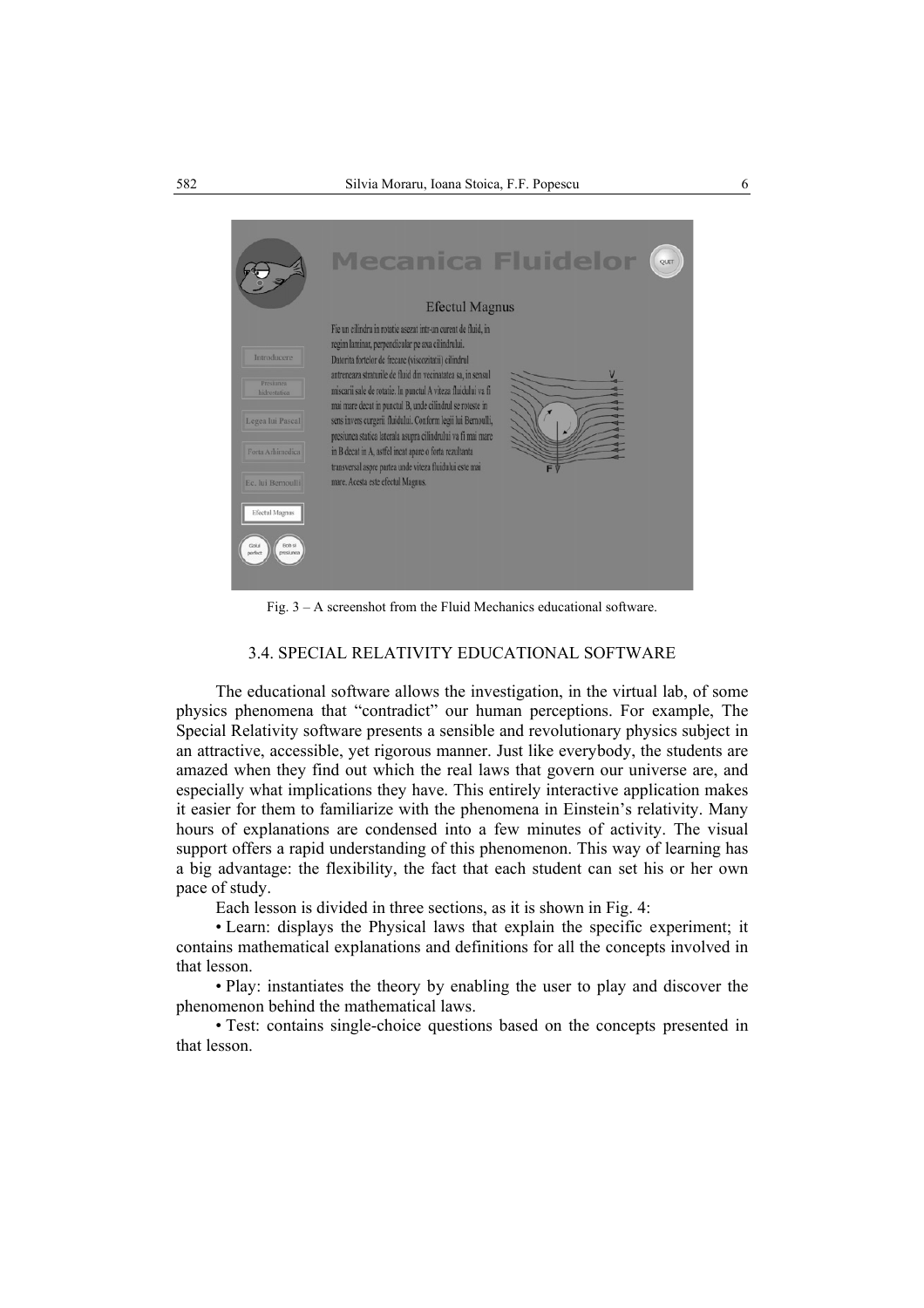

Fig. 4 – Two screenshots from the Special Relativity educational software.

The first lesson presents the most interesting effects that occur at high speeds (comparable with the speed of light), according to Einstein's Special Relativity Theory. These effects are: the contraction of lengths and the time dilation, as it is shown in Fig. 5. The lesson's sections enable the student to fully understand the phenomena by learning, playing and testing his knowledge.



Fig. 5 – Special Relativity educational software: shrinking lengths and stretching durations.

The Play section shows length and time information for the experiment as the student selects different shuttle speeds. It also presents an animation of the high speed's effects.

The second lesson presents the effects that occur at high speeds (comparable with the speed of light), on geometric figures. At high speeds, according to Einstein's Special Relativity Theory, a length contraction occurs, on the direction of movement. The lesson's sections enable the student to fully understand the phenomena by learning, playing and testing his knowledge, as it is shown in Fig. 6.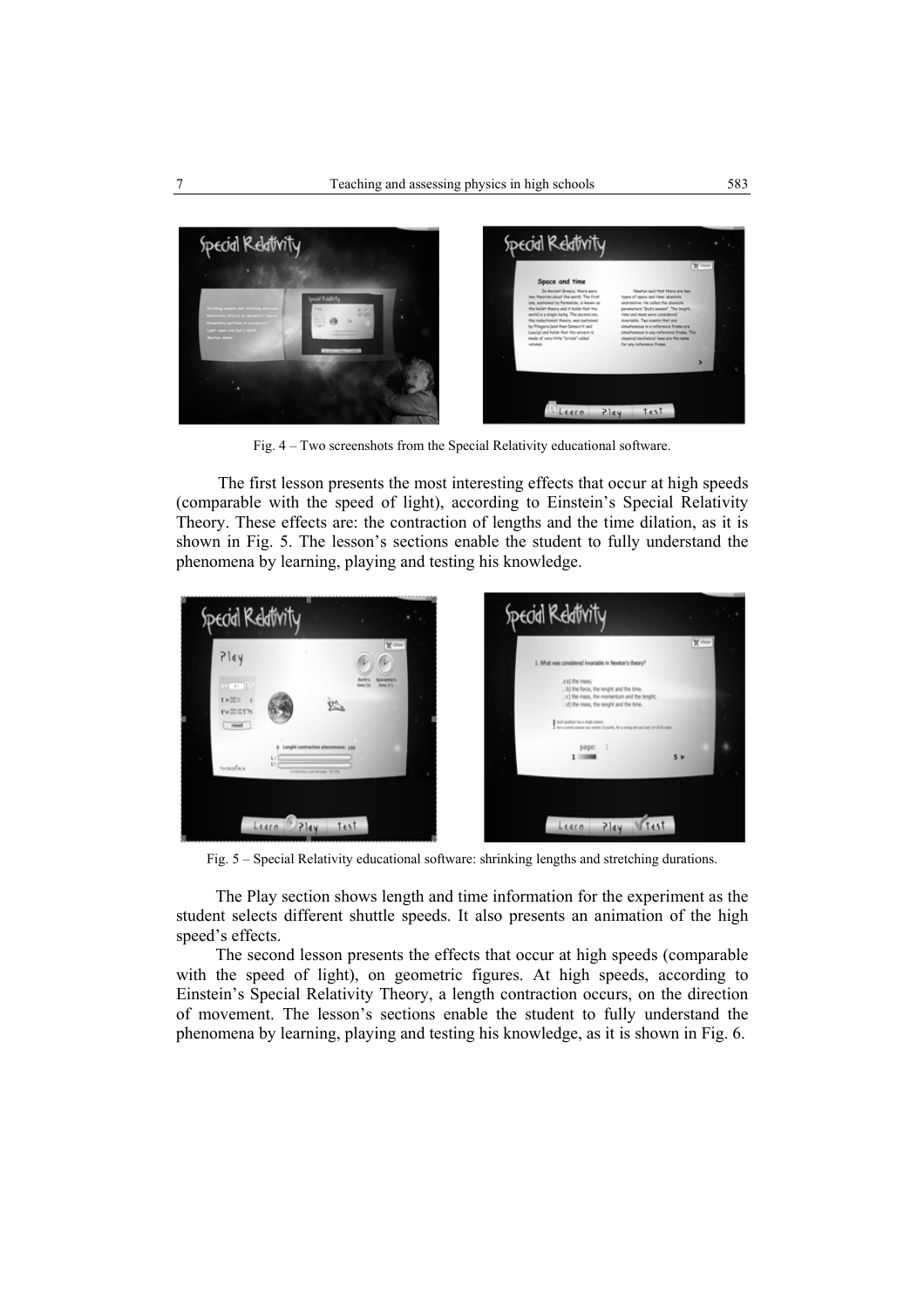

Fig. 6 – Special Relativity educational software: relativistic effects on geometric figures.

The Play section enables the student to see the effects of different speeds on a cube or a sphere. The animation makes it easy to understand and visualize the phenomena.

The third lesson presents the effects that occur at high speeds (comparable with the speed of light), in particle accelerators. By accelerating particles at speeds close to the speed of light, their mass increases, this resulting in an increase of their trajectory radius. The lesson's sections enable the student to fully understand the phenomena by learning, playing and testing his knowledge.

The Play section enables the student to select different speeds for the particle and the animation makes it easy to understand and visualize the effects on mass and trajectory.

The forth lesson presents the light cone concept and, as an exemplification, the Sun's death. Einstein's Special Relativity Theory states that two individual events are separated by quadriintervals, which are represented by a light cone. The lesson's sections enable the student to fully understand the phenomena by learning, playing and testing his knowledge.

The Play section enables the student see, by selecting each planet of the solar system, the time it takes to witness the Sun's death (the time it takes to enter its light cone) as it is shown in Fig. 7.



Fig. 7 – Special Relativity educational software: light cones and the Sun's death.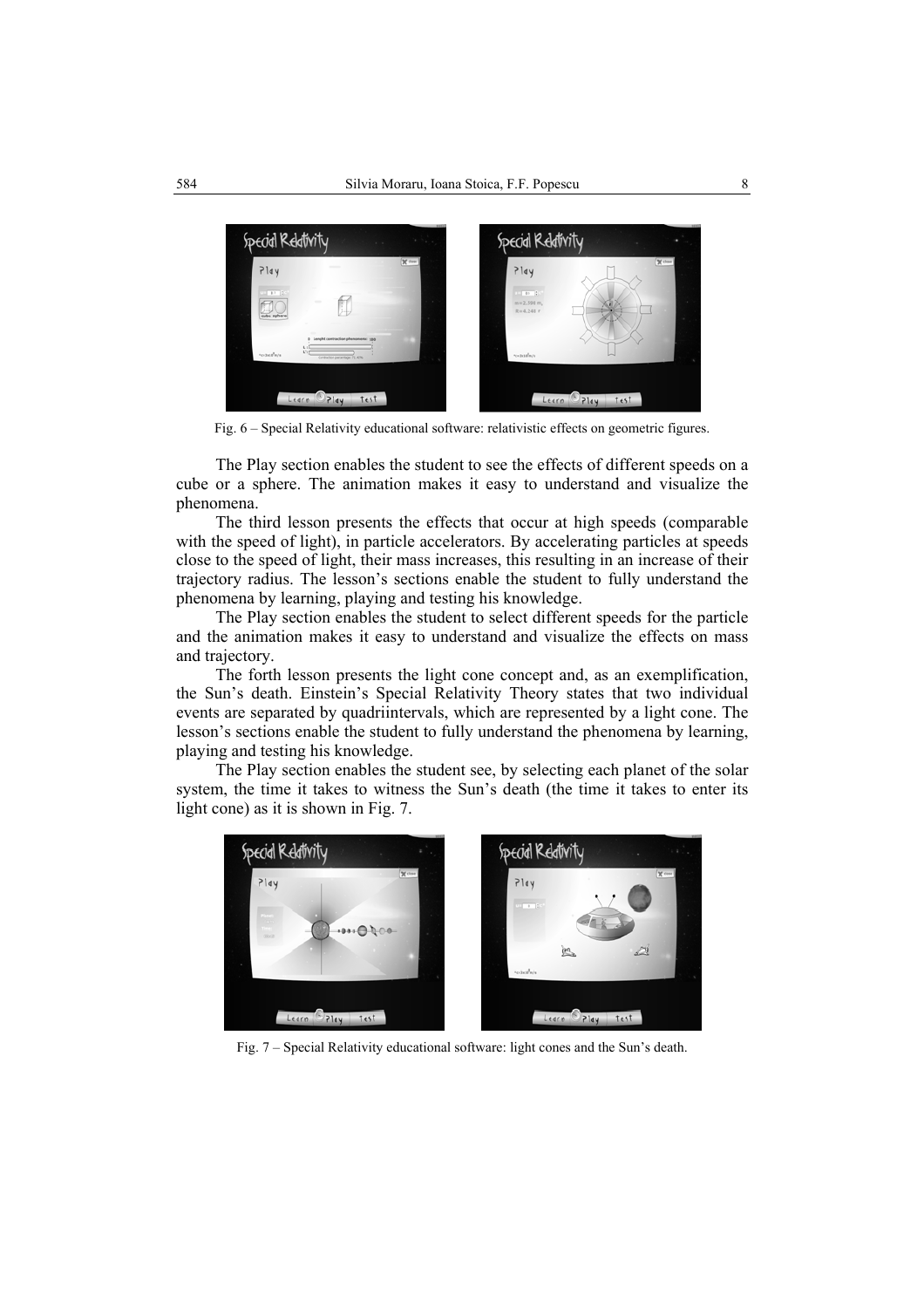#### **4. CONCLUSIONS**

By using educational software, the student is provided with sequences, which can be lesson stages, tests, and so on. Through these sequences, he or she can access information (libraries, internet), can receive a mark, or can contact other students who work in the same environment.

The teacher who has access to educational software can choose certain lesson stages which are in accordance with topics from the school curriculum, but he/she can also create sequences based on the feedback received from a certain group of students, or on the strategies that he/she uses.

The greatest advantage is represented by the opportunity to receive feedback from all the students in the class who, in their turn, can work independently according to their level or abilities; thus, the educational process can be shaped directly on the group of students the teacher is working with, the flexibility and adaptability of the educational teaching content being a necessary conditions in order to improve the learning results.

We propose this type of lesson based on interactive conveyance of information, and developing motivation and interactive learning skills. The student will learn by reading, discovering and solving numerous reasoning exercises which make reference to theoretical Physics concepts. Navigating through lessons is easy and intuitive. Each lesson contains a help section specific to that particular lesson.

The main teaching advantage of these lessons is represented by the fact that they implement a well-thought teaching methodology resorting to an interactive working strategy, the taught subject being presented in a varied way with the help of specific programming techniques. These techniques appeal to and trigger specific skills of the student, which enable him/her to learn more easily. Among these skills one can mention discovering, exploratory observation, demonstration, modeling, thus the students having to deal with a variety of questions and tasks for those who are learning.

#### REFERENCES

- 1. I. Stoica, *Modern Techniques of Evaluation of the Learning Excellence*, The 7th Congress of the UES, Lisbon, 2008.
- 2. P. Cobb, A. Boufi, K. McClain & J. Whitenack, *Reflective discourse and collective reflection*, Journal for Research in Mathematics Education, **28**, *3*, 258–277 (1997).
- 3. H. Tanner, *Using and applying mathematics: developing mathematical thinking through practical problem solving and modeling*, Unpublished Ph.D Thesis, University of Wales, Swansea, 1997.
- 4. P. J. Black & D. Wiliam, *Assessment and classroom learning. Assessment in Education*, Principles Policy and Practice, **5**, *1*, 7–73 (1998).
- 5. A.C. Wilkinson & J. Patterson, *Issues at the Interface of Theory and Practice*, in A. C. Wilkinson (Ed.), *Classroom Computers and Cognitive Science*, New York, Academic Press, 1983, pp. 3–14.